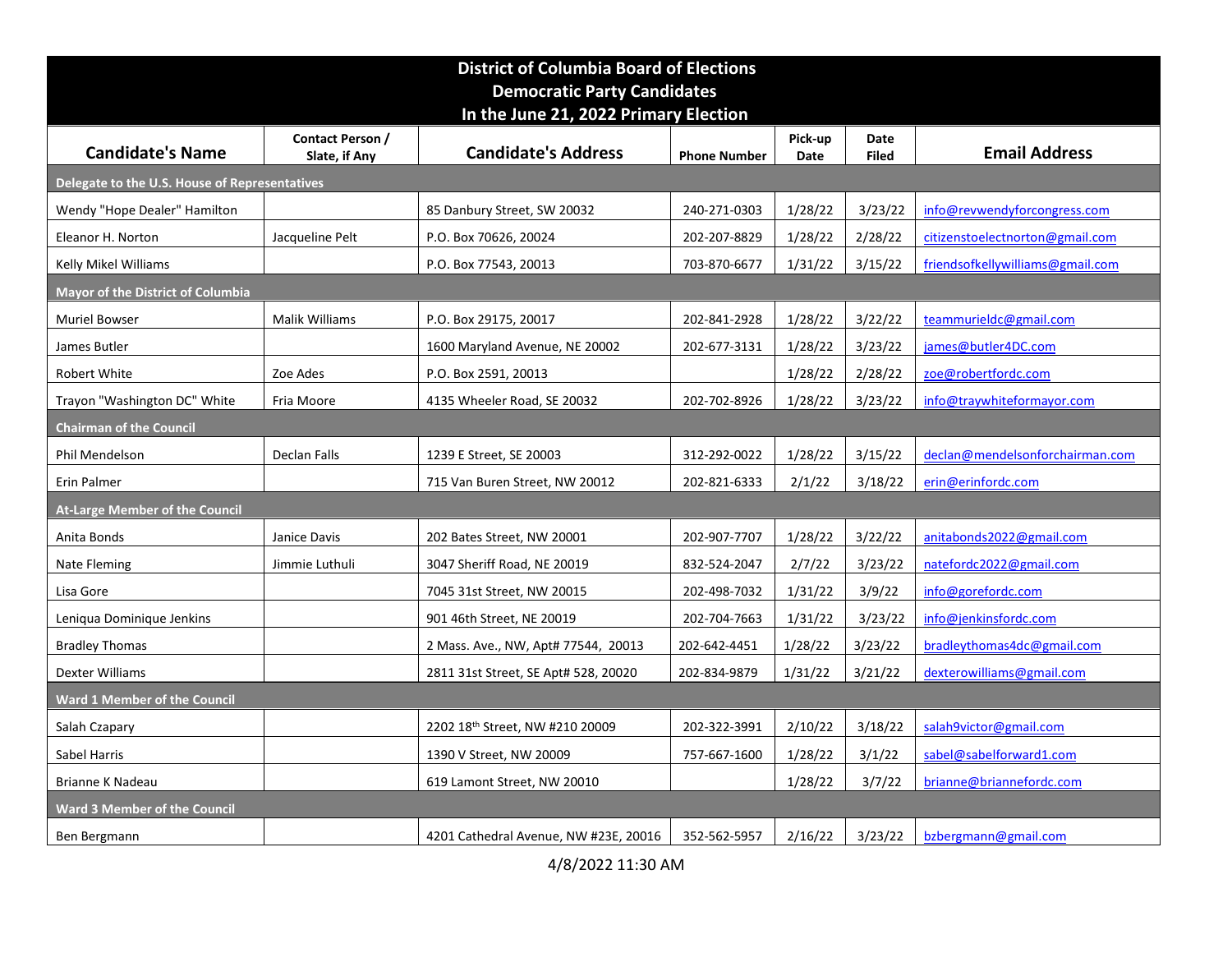|                                                      |                                   | <b>District of Columbia Board of Elections</b>                                          |                     |                 |                      |                               |
|------------------------------------------------------|-----------------------------------|-----------------------------------------------------------------------------------------|---------------------|-----------------|----------------------|-------------------------------|
|                                                      |                                   | <b>Democratic Party Candidates</b><br>In the June 21, 2022 Primary Election             |                     |                 |                      |                               |
| <b>Candidate's Name</b>                              | Contact Person /<br>Slate, if Any | <b>Candidate's Address</b>                                                              | <b>Phone Number</b> | Pick-up<br>Date | Date<br><b>Filed</b> | <b>Email Address</b>          |
| Deirdre Brown                                        |                                   | 5335 Wisconsin Ave., NW, # 640, 20015                                                   | 202-641-2677        | 2/1/22          | 3/23/22              | info@deirdrebrownforward3.com |
| Tricia Duncan                                        |                                   | 5109 Klingle Street, NW 20016                                                           | 202-288-5498        | 2/11/22         | 3/14/22              | triduncan05@gmail.com         |
| Henry Cohen                                          |                                   | 3908 Benton Street, NW 20007                                                            | 202-805-7132        | 3/9/22          | 3/22/22              | henryzcohen@gmail.com         |
| <b>Beau Finley</b>                                   | Laura Watson                      | 2801 Quebec St., NW Apt# 632 20008                                                      | 508-237-3161        | 3/4/22          | 3/23/22              | lauraelizabeth400@gmail.com   |
| <b>Matthew Frumin</b>                                |                                   | 4709 Albermarle Street, NW 20016                                                        | 202-247-0819        | 2/16/22         | 3/1/22               | matthewfrumin@gmail.com       |
| Eric Goulet                                          |                                   | 5752 Sherier Place, NW 20016                                                            | 202-641-5122        | 2/25/22         | 3/22/22              | goulet4ward3@gmail.com        |
| Monte Monash                                         |                                   | 4520 River Road, NW 20016                                                               | 202-489-6464        | 3/3/22          | 3/14/22              | info@monashforward3.com       |
| Phil Thomas                                          | Maureen Boucher                   | 3839 Massachusetts Avenue, NW 20016 202-412-2842 2/22/22 3/22/22 philforward3@gmail.com |                     |                 |                      |                               |
| <b>Ward 5 Member of the Council</b>                  |                                   |                                                                                         |                     |                 |                      |                               |
| Gordon "The People's<br>Champion" Fletcher           | <b>Tiffany Shakelford</b>         | 4803 7th Street, NE 20017                                                               | 865-258-6258        | 1/31/22         | 3/15/22              | tiffany@gordonforward5.com    |
| Faith Gibson Hubbard                                 | Sean Floyd                        | 2490 Market St., NE Apt# 317 20017                                                      | 202-316-2009        | 1/28/22         | 3/22/22              | contact@faithforward5dc.org   |
| Kathy Henderson                                      |                                   | 1807 L Street, NE 20002                                                                 | 202-556-5823        | 1/28/22         | 3/23/22              | khenderson029@aol.com         |
| Gary Johnson                                         | Gary Johnson                      | 50 Hawaii Ave, #111, NE, 20011                                                          | 202-421-3151        | 1/28/22         | 3/23/22              | garytotoforward5@gmail.com    |
| Art Lloyd                                            | Malissa Lloyd                     | 122 Michigan Ave., NE, Apt# 34L, 20017                                                  | 301-520-5465        | 02/9/22         | 3/23/22              | art.lloyd04@yahoo.com         |
| Vincent Orange                                       |                                   | 1540 Taylor Street NE, 20017                                                            | 202-486-3201        | 1/28/22         | 3/23/22              | vo40@aol.com                  |
| Zachary Parker                                       | Dr. Patricia Briscoe              | 3149 Hawthorne Drive, NE 20017                                                          | 202-505-4378        | 1/28/22         | 3/22/22              | contact@zacharyforward5.com   |
| Ward 6 Member of the Council                         |                                   |                                                                                         |                     |                 |                      |                               |
| Charles Allen                                        |                                   | 635 5th Street, NE 20002                                                                | 202-210-5192        | 1/31/22         | 3/11/22              | charles@charlesallen2022.com  |
| <b>Attorney General for the District of Columbia</b> |                                   |                                                                                         |                     |                 |                      |                               |
| Ryan L. Jones                                        |                                   | 400 7th Street, NW, Suite# 606, 20001                                                   | 202-329-8959        | 1/28/22         | 3/23/22              | rjones@ryanjonesforag.com     |
| Kenyan McDuffie                                      | Marisa Flowers                    | 2609 N. Capitol St NE, 20002                                                            | 202-350-1697        | 1/28/22         | 3/21/22              | team@mcduffie2022.com         |
|                                                      | <b>Brenna Crombie</b>             | 4005 Wisconsin Avenue, NW 20016                                                         | 610-310-1829        | 1/28/22         | 3/22/22              | brenna@brianfordc.com         |
| Brian Schwalb                                        |                                   |                                                                                         | 269-365-7844        | 1/31/22         | 3/22/22              | alaina@spivafordcag.com       |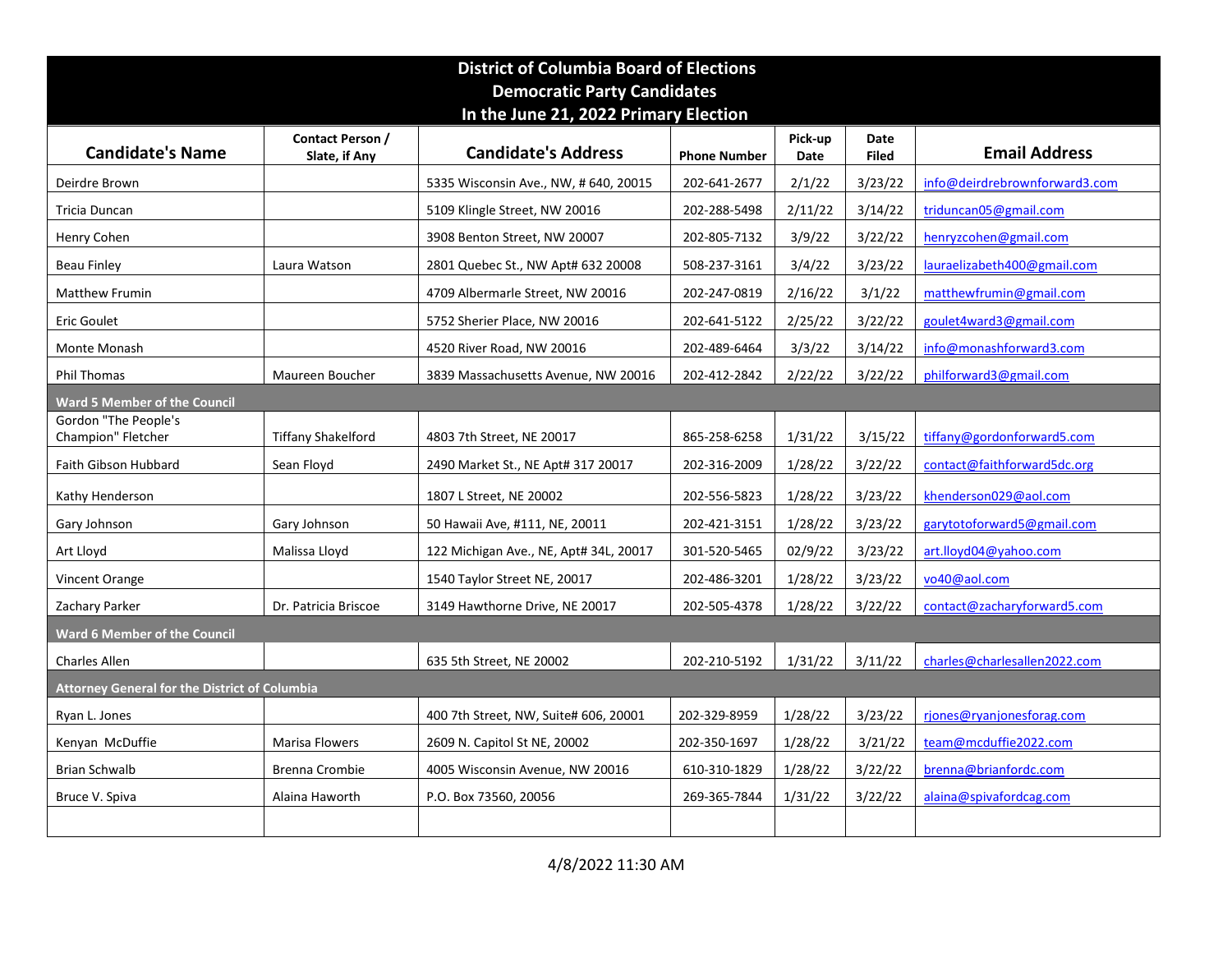|                                                           |                         | <b>District of Columbia Board of Elections</b> |                     |         |              |                                            |
|-----------------------------------------------------------|-------------------------|------------------------------------------------|---------------------|---------|--------------|--------------------------------------------|
|                                                           |                         | <b>Democratic Party Candidates</b>             |                     |         |              |                                            |
|                                                           | Contact Person /        | In the June 21, 2022 Primary Election          |                     | Pick-up | Date         |                                            |
| <b>Candidate's Name</b>                                   | Slate, if Any           | <b>Candidate's Address</b>                     | <b>Phone Number</b> | Date    | <b>Filed</b> | <b>Email Address</b>                       |
| <b>United States Representative</b>                       |                         |                                                |                     |         |              |                                            |
| Linda L. Gray                                             |                         | 6430 Blair Road, NW 20012                      | 202-288-8422        | 2/1/22  | 3/23/22      | llg7746@comcast.net                        |
| Oye Owolewa                                               | Habeeb Adetona          | 1430 Tobia Drive SE, 20020                     | 301-254-3590        | 1/28/22 | 3/21/22      | oye4dc@yahoo.com                           |
| <b>National Committeeman</b>                              |                         |                                                |                     |         |              |                                            |
| Kevin B Chavous                                           |                         | 3577 Texas Avenue, SE 20020                    | 202-907-7707        | 1/28/22 | 3/23/22      | cchavous2022@gmail.com                     |
| <b>National Committeewoman</b><br>Mary Eva Candon         |                         | 2122 California Street, NW 20008               | 202-246-5155        | 2/18/22 | 3/23/22      | candon@candonlaw.com                       |
| Denise L. Reed                                            |                         | 1711 40 <sup>th</sup> Street, SE 20020         | 202-262-6956        |         |              | $2/11/22$ 3/22/22 denisereed 530@gmail.com |
| At-Large Committeeman of the Democratic State Committee   |                         |                                                |                     |         |              |                                            |
| James Bubar                                               | <b>Democrats United</b> | 3206 Tennyson Street, NW 20015                 |                     | 2/2/22  | 3/9/22       | johncapozzidc@aol.com                      |
| David Donaldson                                           | <b>Democrats United</b> | 2939 Van Ness St., NW, Apt# 522, 20008         |                     | 2/2/22  | 3/9/22       | johncapozzidc@aol.com                      |
| John Green                                                | <b>Democrats United</b> | 1927 13 <sup>th</sup> Street, NW Apt# A 20009  |                     | 2/2/22  | 3/9/22       | johncapozzidc@aol.com                      |
| Matt La Fortune                                           | <b>Democrats United</b> | 1516 K Street, SE Apt# 2C 20003                |                     | 2/2/22  | 3/9/22       | johncapozzidc@aol.com                      |
| James Syndor                                              | <b>Democrats United</b> | 411 Oneida Place, NW 20011                     |                     | 2/2/22  | 3/9/22       | johncapozzidc@aol.com                      |
| Keith Hasan Towery                                        | <b>Democrats United</b> | 4807 B Street, SE 20019                        |                     | 2/2/22  | 3/9/22       | johncapozzidc@aol.com                      |
| Charles Wilson                                            | <b>Democrats United</b> | 1344 Maple View Place, SE 20020                | 202-641-7366        | 2/2/22  | 3/9/22       | johncapozzidc@aol.com                      |
| At-Large Committeewoman of the Democratic State Committee |                         |                                                |                     |         |              |                                            |
| Maria P. Corrales                                         | <b>Democrats United</b> | 1330 Locust Road, NW 20012                     |                     | 2/2/22  | 3/9/22       | johncapozzidc@aol.com                      |
| Patricia "Pat" Elwood                                     | <b>Democrats United</b> | 2740 34th Street, NW 20008                     |                     | 2/2/22  | 3/9/22       | johncapozzidc@aol.com                      |
| Linda L. Gray                                             | <b>Democrats United</b> | 6430 Blair Road, NW 20012                      |                     | 2/2/22  | 3/9/22       | johncapozzidc@aol.com                      |
| Chioma Iwuoha                                             | <b>Democrats United</b> | 3321 Dubois Place, SE 20019                    |                     | 2/2/22  | 3/9/22       | johncapozzidc@aol.com                      |
| Dionna Maria Lewis                                        | <b>Democrats United</b> | 3958 Blaine Street, NE 20019                   |                     | 2/2/22  | 3/9/22       | johncapozzidc@aol.com                      |
| Monica Roache                                             | <b>Democrats United</b> | 2371 P Street, NW 20007                        |                     | 2/2/22  | 3/9/22       | johncapozzidc@aol.com                      |
| Andria Thomas                                             | <b>Democrats United</b> | 1531 Massachusetts Avenue, SE 20003            |                     | 2/2/22  | 3/9/22       | johncapozzidc@aol.com                      |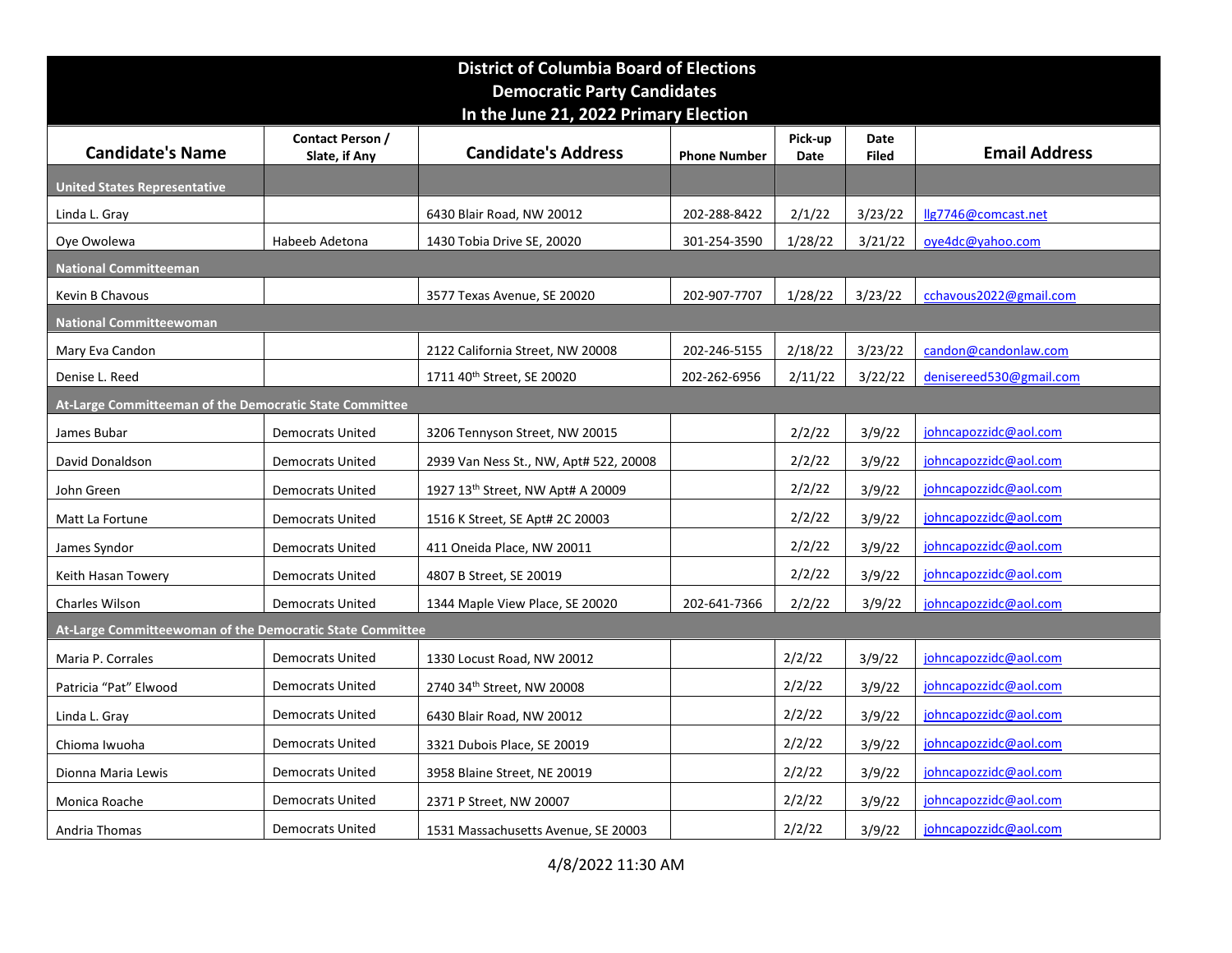|                                                                                 |                                   | <b>District of Columbia Board of Elections</b><br><b>Democratic Party Candidates</b> |                     |                 |                      |                            |
|---------------------------------------------------------------------------------|-----------------------------------|--------------------------------------------------------------------------------------|---------------------|-----------------|----------------------|----------------------------|
| <b>Candidate's Name</b>                                                         | Contact Person /<br>Slate, if Any | In the June 21, 2022 Primary Election<br><b>Candidate's Address</b>                  | <b>Phone Number</b> | Pick-up<br>Date | Date<br><b>Filed</b> | <b>Email Address</b>       |
| Ward 1 Committeeman of the Democratic State Committee                           |                                   |                                                                                      |                     |                 |                      |                            |
| Ethan Arnheim                                                                   | The Ward One Democrats            | 1319 Wallach Place, NW 20009                                                         | 202-494-8581        | 2/18/22         | 3/18/22              | stanmayes@gmail.com        |
| <b>Stanley Mayes</b>                                                            | The Ward One Democrats            | 1319 Wallach Place, NW 20009                                                         | 202-494-8581        | 2/18/22         | 3/18/22              | stanmayes@gmail.com        |
| Ward 1 Committeewoman of the Democratic State Committee                         |                                   |                                                                                      |                     |                 |                      |                            |
| E. Gail Anderson Holness                                                        | The Ward One Democrats            | 1319 Wallach Place, NW 20009                                                         | 202-494-8581        | 2/18/22         | 3/18/22              | stanmayes@gmail.com        |
| Anita Shelton                                                                   | The Ward One Democrats            | 1319 Wallach Place, NW 20009                                                         | 202-494-8581        | 2/18/22         | 3/18/22              | stanmayes@gmail.com        |
| Ward 2 Committeeman of the Democratic State Committee                           |                                   |                                                                                      |                     |                 |                      |                            |
| John Fanning                                                                    | <b>Equality Democrats</b>         | 1307 12 <sup>th</sup> Street, NW 20005                                               | 202-510-1983        | 2/11/22         | 3/21/22              | Johnjfanning2@yahoo.com    |
| Brian Romanowski                                                                | <b>Equality Democrats</b>         | 1324 R Street, NW 20009                                                              | 202-510-1983        | 2/11/22         | 3/21/22              |                            |
| Ward 2 Committeewoman of the Democratic State Committee                         |                                   |                                                                                      |                     |                 |                      |                            |
| Janice Ferebee                                                                  | <b>Equality Democrats</b>         | 1221 Massachusetts Avenue, NW 20005                                                  | 202-213-5646        | 2/11/22         | 3/21/22              | jferebee@janiceferebee.com |
| Margaret E. Roggensack<br>Ward 3 Committeeman of the Democratic State Committee | <b>Equality Democrats</b>         | 1727 Riggs Place, NW 20009                                                           | 202-510-1983        | 2/11/22         | 3/21/22              |                            |
| Hugh Allen                                                                      | Ward 3 Blue Wave                  | 3834 Windom Place, NW 20016                                                          | 202-355-8432        | 3/4/22          | 3/18/22              | hugh.allen12@gmail.com     |
| Michael Haresign                                                                | Ward 3 Blue Wave                  | 4331 44th Street, NW Apt B 20016                                                     | 202-253-1494        | 3/4/22          | 3/18/22              | michaelharesign@gmail.com  |
| Ward 3 Committeewoman of the Democratic State Committee                         |                                   |                                                                                      |                     |                 |                      |                            |
| Elizabeth Mitchell                                                              | Ward 3 Blue Wave                  | 4704 Warren Street, NW 20016                                                         | 202-253-1494        | 3/4/22          | 3/18/22              | efcmitchell@gmail.com      |
| Shelley Tomkin                                                                  | Ward 3 Blue Wave                  | 5816 Nevada Avenue, NW 20015                                                         | 202-363-8387        | 3/4/22          | 3/18/22              | shelltomk@aol.com          |
| Ward 4 Committeeman of the Democratic State Committee                           |                                   |                                                                                      |                     |                 |                      |                            |
| <b>Charles Gaither</b>                                                          |                                   | 1422 Van Buren Street, NW 20012                                                      | 202-257-6557        | 3/11/22         | 3/22/22              | charlesgaither@gmail.com   |
| Paul Johnson                                                                    | 4 Ward 4 Equity                   | 4418 5 <sup>th</sup> Street, NW 20011                                                | 202-882-1733        | 2/2/22          | 3/18/22              | reneelb@outlook.com        |
| Antoine Kirby                                                                   | 4 Ward 4 Equity                   | 936 Shepherd Street, NW 20011                                                        | 202-882-1733        | 2/2/22          | 3/18/22              | reneelb@outlook.com        |
| Ward 4 Committeewoman of the Democratic State Committee                         |                                   |                                                                                      |                     |                 |                      |                            |
| Renée L. Bowser                                                                 | 4 Ward 4 Equity                   | 5322 2 <sup>nd</sup> Street, NW 20011                                                | 202-882-1733        | 2/2/22          | 3/18/22              | reneelb@outlook.com        |
| Anne Strauss                                                                    | 4 Ward 4 Equity                   | 617 Upshur Street, NW 20011<br>4/8/2022 11:30 AM                                     | 202-882-1733        | 2/2/22          | 3/18/22              | reneelb@outlook.com        |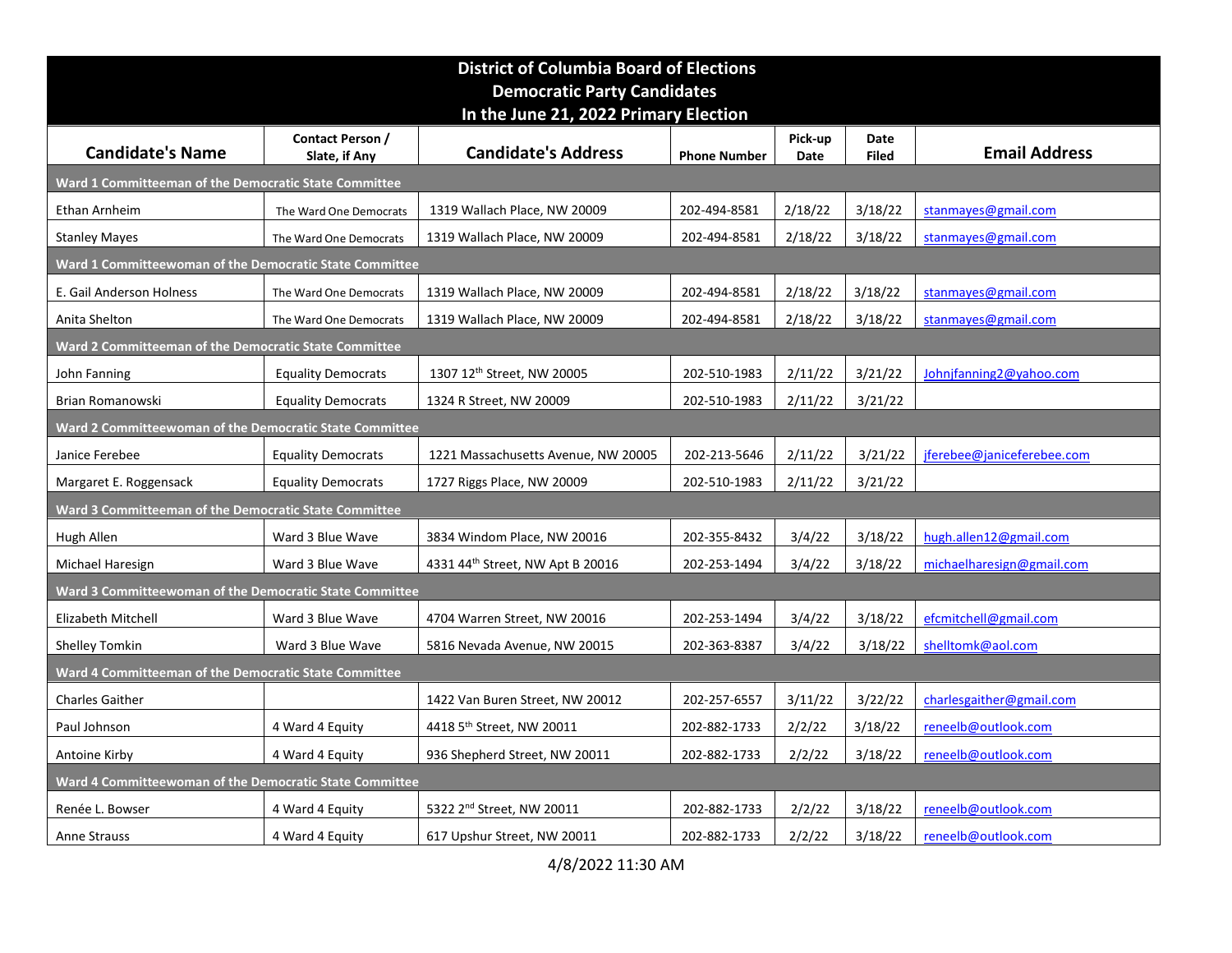|                                                         |                                          | <b>District of Columbia Board of Elections</b><br><b>Democratic Party Candidates</b> |                     |                   |                      |                             |
|---------------------------------------------------------|------------------------------------------|--------------------------------------------------------------------------------------|---------------------|-------------------|----------------------|-----------------------------|
|                                                         |                                          | In the June 21, 2022 Primary Election                                                |                     |                   |                      |                             |
| <b>Candidate's Name</b>                                 | Contact Person /<br>Slate, if Any        | <b>Candidate's Address</b>                                                           | <b>Phone Number</b> | Pick-up<br>Date   | Date<br><b>Filed</b> | <b>Email Address</b>        |
| Ward 5 Committeeman of the Democratic State Committee   |                                          |                                                                                      |                     |                   |                      |                             |
| John Lucio                                              | Ward 5 Democrats United                  | 845 Crittenden St., NE 20017                                                         | 202-375-8825        | 2/17/22           | 3/18/22              | johnl0770@gmail.com         |
| <b>Timothy Thomas</b>                                   | Ward 5 Democrats United                  | 4716 Eastern Avenue, NE 20017                                                        | 202-390-2229        | 2/11/22           | 3/18/22              | txthomas2202@gmail.com      |
| Ward 5 Committeewoman of the Democratic State Committee |                                          |                                                                                      |                     |                   |                      |                             |
| Meedie L. Bardonille                                    | Ward 5 Democrats United                  | 1226 Quincy Street, NE 20017                                                         | 202-255-9135        | 2/15/22           | 3/23/22              | meedieb@gmail.com           |
| Hazel Bland Thomas                                      | Ward 5 Democrats United                  | 4317 20 <sup>th</sup> Street, NE 20018                                               | 202-491-9245        | 3/4/22            | 3/22/22              | thomashazelb@gmail.com      |
| Ward 6 Committeeman of the Democratic State Committee   |                                          |                                                                                      |                     |                   |                      |                             |
| Frank Avery                                             | #Ward6DemsUnited                         | 329 C Street, SE Apt# 3 20003                                                        | 678-772-9326        | 3/7/22            | 3/21/22              | averyfj@gmail.com           |
| Don Dinan                                               | #Ward6DemsUnited                         | 221 9th Street, SE 20003                                                             | 202-997-3453        | 2/16/22           | 3/21/22              | dondinan@gmail.com          |
| Ward 6 Committeewoman of the Democratic State Committee |                                          |                                                                                      |                     |                   |                      |                             |
| Melissa Laitner                                         | #Ward6DemsUnited                         | 329 C Street, SE Apt# 3 20003                                                        |                     | 3/7/22            | 3/21/22              |                             |
| Dorinda "Rindi" White                                   | #Ward6DemsUnited                         | 1100 6 <sup>th</sup> Street, SW 20024                                                | 202-491-3033        | 3/7/22            | 3/21/22              | dorindaw@gmail.com          |
| Ward 7 Committeeman of the Democratic State Committee   |                                          |                                                                                      |                     |                   |                      |                             |
| Nkosi Bradley<br>Tyrell M. Holcomb                      | <b>DEMS</b> for Progress<br>Sirraya Gant | 231 18 <sup>th</sup> Street, SE 20020<br>2412 Minnesota Ave., SE Ste # 201 20020     | 202-419-9238        | 3/11/22<br>3/4/22 | 3/22/22<br>3/23/22   |                             |
| Villareal "VJ" Johnson, II                              |                                          | 2411 33rd Street, SE 20020                                                           | 202-705-3622        | 3/21/22           | 3/23/22              | Vjohnson2006@gmail.com      |
| Jimmie Williams                                         | <b>DEMS</b> for Progress                 | 3605 Highwood Drive, SE 20020                                                        | 202-669-3974        | 3/11/22           | 3/22/22              | jlwilliamsdc@gmail.com      |
| Ward 7 Committeewoman of the Democratic State Committee |                                          |                                                                                      |                     |                   |                      |                             |
| Dorothy Douglas                                         | <b>DEMS</b> for Progress                 | 4401 Minnesota Avenue, NE 20019                                                      | 202-640-9584        | 2/10/22           | 3/21/22              | ddorothydouglas@yahoo.com   |
| Sirraya "Ward 7" Gant                                   |                                          | 2412 Minnesota Ave., SE Ste# 201 20020                                               | 202-419-9238        | 2/25/22           | 3/23/22              | sirrayagant@gmail.com       |
| Patricia Stamper                                        | <b>DEMS</b> for Progress                 | 4907 Just Street, NE 20019                                                           | 202-209-6492        | 3/11/22           | 3/22/22              | Patricia.anduha@gmail.com   |
| Ward 8 Committeeman of the Democratic State Committee   |                                          |                                                                                      |                     |                   |                      |                             |
| <b>Stuart Anderson</b>                                  | Ward 8 Democrats United                  | 1466 Morris Road, SE 20020                                                           | 202-714-4530        | 2/18/22           | 3/23/22              |                             |
| Joseph B. Johnson                                       | "Fight the Power" 8                      | 2431 Alabama Avenue, SE 20020                                                        | 202-957-1894        | 2/23/22           | 3/7/22               | josephbjohnson1@outlook.com |
| David Meadows                                           | Ward 8 Democrats United                  | 305 K Street, SE 20003<br>4/8/2022 11:30 AM                                          | 202-714-4530        | 2/18/22           | 3/23/22              | dcgaydemocrat@aol.com       |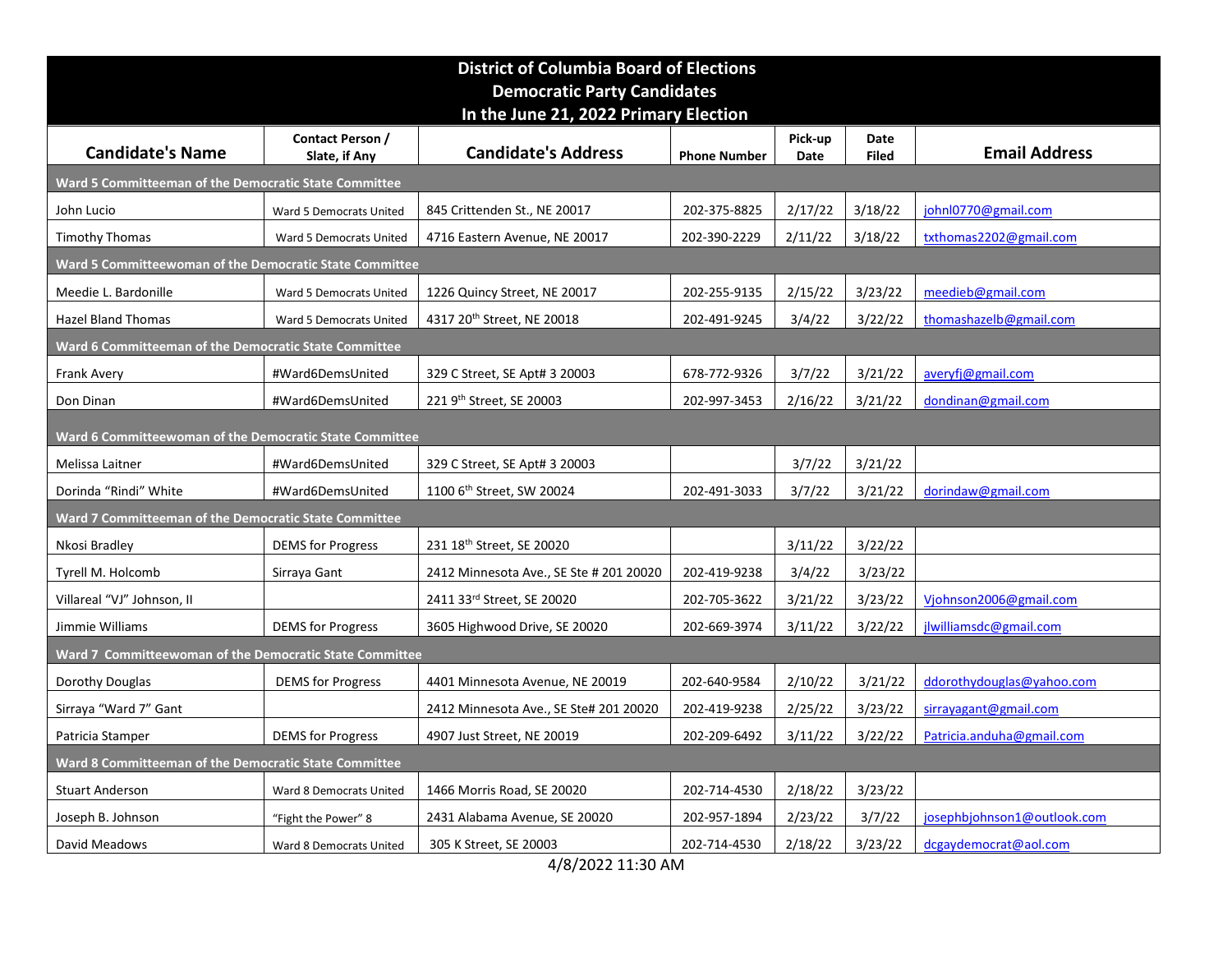| <b>District of Columbia Board of Elections</b><br><b>Democratic Party Candidates</b><br>In the June 21, 2022 Primary Election<br><b>Contact Person /</b><br>Pick-up<br>Date<br><b>Candidate's Name</b><br><b>Email Address</b><br><b>Candidate's Address</b><br>Slate, if Any<br><b>Phone Number</b><br><b>Filed</b><br>Date<br>2/23/22<br>3/7/22<br>"Fight the Power" 8<br>2015 Alabama Avenue, SE 20020<br>202-359-3517<br>amuhammad202@gmail.com<br>Anthony Muhammad<br>Ward 8 Committeewoman of the Democratic State Committee<br>2/18/22<br>3/23/22<br>419 Valley Avenue, SE 20032<br>202-714-4530<br>Wanda Lockridge<br>Ward 8 Democrats United<br>211 Savannah Street, SE 20032<br>202-714-4530<br>2/18/22<br>3/23/22<br>Regina Sharlita Pixley<br>Ward 8 Democrats United<br>2/23/22<br>3/7/22<br>Sandra (SV) Williams<br>847 Barnaby Street, SE 20032<br>202-294-0548<br>svwms1210@gmail.com<br>"Fight the Power" 8 |  |
|------------------------------------------------------------------------------------------------------------------------------------------------------------------------------------------------------------------------------------------------------------------------------------------------------------------------------------------------------------------------------------------------------------------------------------------------------------------------------------------------------------------------------------------------------------------------------------------------------------------------------------------------------------------------------------------------------------------------------------------------------------------------------------------------------------------------------------------------------------------------------------------------------------------------------|--|
|                                                                                                                                                                                                                                                                                                                                                                                                                                                                                                                                                                                                                                                                                                                                                                                                                                                                                                                              |  |
|                                                                                                                                                                                                                                                                                                                                                                                                                                                                                                                                                                                                                                                                                                                                                                                                                                                                                                                              |  |
|                                                                                                                                                                                                                                                                                                                                                                                                                                                                                                                                                                                                                                                                                                                                                                                                                                                                                                                              |  |
|                                                                                                                                                                                                                                                                                                                                                                                                                                                                                                                                                                                                                                                                                                                                                                                                                                                                                                                              |  |
|                                                                                                                                                                                                                                                                                                                                                                                                                                                                                                                                                                                                                                                                                                                                                                                                                                                                                                                              |  |
|                                                                                                                                                                                                                                                                                                                                                                                                                                                                                                                                                                                                                                                                                                                                                                                                                                                                                                                              |  |
|                                                                                                                                                                                                                                                                                                                                                                                                                                                                                                                                                                                                                                                                                                                                                                                                                                                                                                                              |  |
|                                                                                                                                                                                                                                                                                                                                                                                                                                                                                                                                                                                                                                                                                                                                                                                                                                                                                                                              |  |
|                                                                                                                                                                                                                                                                                                                                                                                                                                                                                                                                                                                                                                                                                                                                                                                                                                                                                                                              |  |
|                                                                                                                                                                                                                                                                                                                                                                                                                                                                                                                                                                                                                                                                                                                                                                                                                                                                                                                              |  |
|                                                                                                                                                                                                                                                                                                                                                                                                                                                                                                                                                                                                                                                                                                                                                                                                                                                                                                                              |  |
|                                                                                                                                                                                                                                                                                                                                                                                                                                                                                                                                                                                                                                                                                                                                                                                                                                                                                                                              |  |
|                                                                                                                                                                                                                                                                                                                                                                                                                                                                                                                                                                                                                                                                                                                                                                                                                                                                                                                              |  |
|                                                                                                                                                                                                                                                                                                                                                                                                                                                                                                                                                                                                                                                                                                                                                                                                                                                                                                                              |  |
|                                                                                                                                                                                                                                                                                                                                                                                                                                                                                                                                                                                                                                                                                                                                                                                                                                                                                                                              |  |
|                                                                                                                                                                                                                                                                                                                                                                                                                                                                                                                                                                                                                                                                                                                                                                                                                                                                                                                              |  |
|                                                                                                                                                                                                                                                                                                                                                                                                                                                                                                                                                                                                                                                                                                                                                                                                                                                                                                                              |  |
|                                                                                                                                                                                                                                                                                                                                                                                                                                                                                                                                                                                                                                                                                                                                                                                                                                                                                                                              |  |
|                                                                                                                                                                                                                                                                                                                                                                                                                                                                                                                                                                                                                                                                                                                                                                                                                                                                                                                              |  |
|                                                                                                                                                                                                                                                                                                                                                                                                                                                                                                                                                                                                                                                                                                                                                                                                                                                                                                                              |  |
|                                                                                                                                                                                                                                                                                                                                                                                                                                                                                                                                                                                                                                                                                                                                                                                                                                                                                                                              |  |
|                                                                                                                                                                                                                                                                                                                                                                                                                                                                                                                                                                                                                                                                                                                                                                                                                                                                                                                              |  |
|                                                                                                                                                                                                                                                                                                                                                                                                                                                                                                                                                                                                                                                                                                                                                                                                                                                                                                                              |  |
|                                                                                                                                                                                                                                                                                                                                                                                                                                                                                                                                                                                                                                                                                                                                                                                                                                                                                                                              |  |
|                                                                                                                                                                                                                                                                                                                                                                                                                                                                                                                                                                                                                                                                                                                                                                                                                                                                                                                              |  |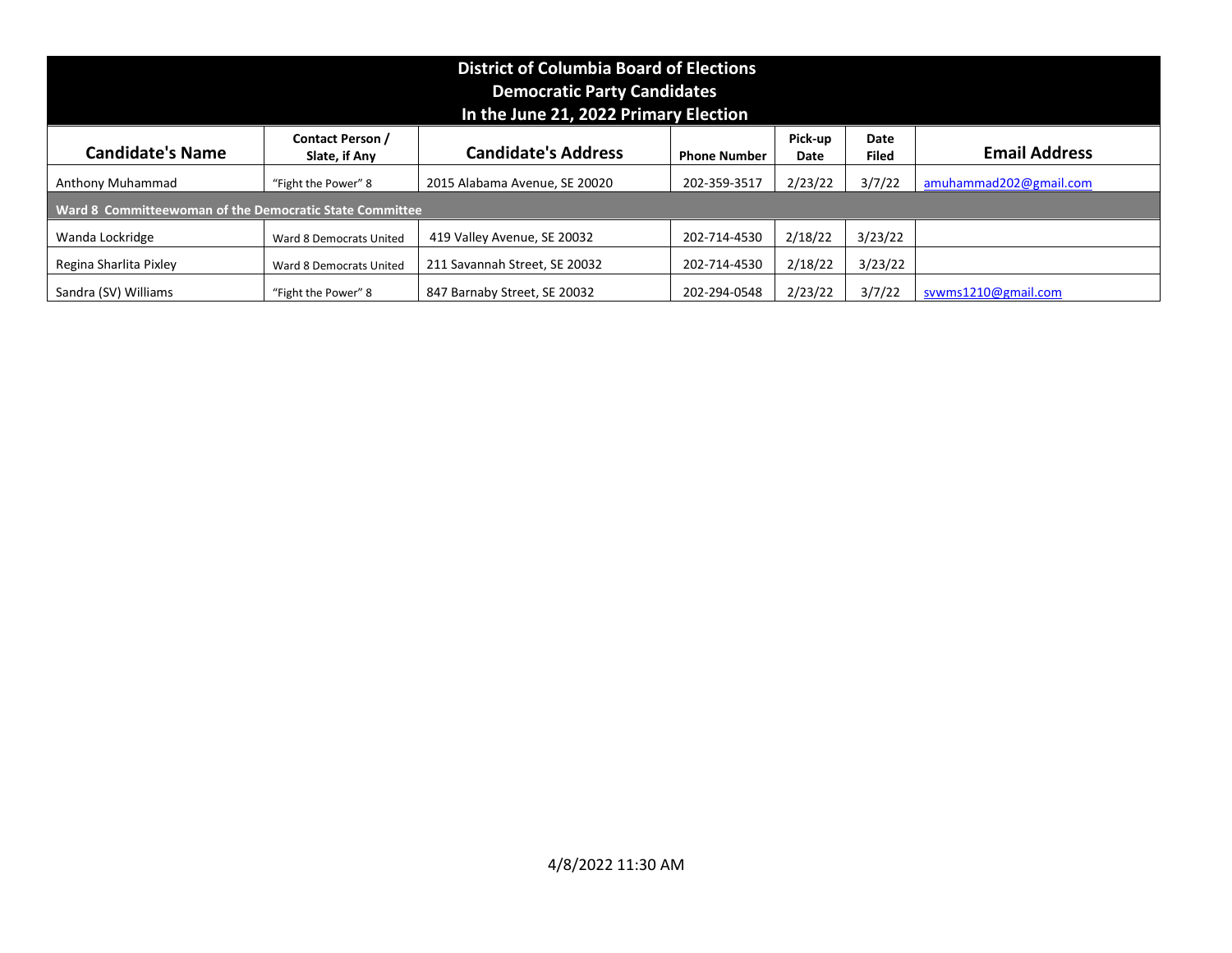|                                                                      |                                   | <b>District of Columbia Board of Elections</b> |                     |                 |                      |                             |
|----------------------------------------------------------------------|-----------------------------------|------------------------------------------------|---------------------|-----------------|----------------------|-----------------------------|
|                                                                      |                                   | <b>Republican Party Candidates</b>             |                     |                 |                      |                             |
|                                                                      |                                   | In the June 21, 2022 Primary Election          |                     |                 |                      |                             |
| <b>Candidate's Name</b>                                              | Contact Person /<br>Slate, if Any | <b>Candidate's Address</b>                     | <b>Phone Number</b> | Pick-up<br>Date | Date<br><b>Filed</b> | <b>Email Address</b>        |
| Delegate to the U.S. House of Representatives                        |                                   |                                                |                     |                 |                      |                             |
| Nelson F. Rimensnyder                                                | Lisa Nickerson                    | 13 6th Street, NE 20002                        | 202-546-4668        | 1/31/22         | 3/22/22              | Imnicker@gmail.com          |
| <b>Mayor of the District of Columbia</b>                             |                                   |                                                |                     |                 |                      |                             |
| Stacia R. Hall                                                       |                                   | 3726 Conn. Ave., NW, Suite# 109, 20008         | 240-501-1192        | 1/31/22         | 3/23/22              | stacia@staciahall.com       |
| Lori Furstenberg                                                     |                                   | 3 Tingey Square SE, 20003                      | 719-499-8860        | 1/28/22         | 3/23/22              | lori@loriformayordc.com     |
| <b>Chairman of the Council</b>                                       |                                   |                                                |                     |                 |                      |                             |
| Nate Derenge                                                         |                                   | 1423 19th Street, SE 20020                     | 605-553-8895        | 2/16/22         | 3/23/22              | nathan.derenge@yahoo.com    |
| At-Large Member of the Council                                       |                                   |                                                |                     |                 |                      |                             |
| Giuseppe Niosi                                                       |                                   | 910 M Street, NW, Apt# 525, 20001              | 202-531-6930        | 1/31/22         | 3/23/22              | giuseppe@niosi2022.com      |
| <b>Ward 1 Member of the Council</b>                                  |                                   |                                                |                     |                 |                      |                             |
|                                                                      |                                   |                                                |                     |                 |                      |                             |
| Ward 3 Member of the Council                                         |                                   |                                                |                     |                 |                      |                             |
| David Krucoff                                                        |                                   | 2870 Upton Street, NW 20008                    | 202-437-7443        | 1/28/22         | 3/21/22              | david@david4ward3.com       |
| Ward 5 Member of the Council<br>Clarence Lee, Jr.                    |                                   | 1519 Trinidad Avenue, NE 20002                 | 202-550-2066        | 2/2/22          | 3/23/22              | cfleejr61@gmail.com         |
| Ward 6 Member of the Council                                         |                                   |                                                |                     |                 |                      |                             |
|                                                                      |                                   |                                                |                     |                 |                      |                             |
| Attorney General for the District of Columbia                        |                                   |                                                |                     |                 |                      |                             |
|                                                                      |                                   |                                                |                     |                 |                      |                             |
| <b>United States Representative</b>                                  |                                   |                                                |                     |                 |                      |                             |
|                                                                      |                                   |                                                |                     |                 |                      |                             |
| Ward 1 Chairperson of the DC Republican Committee                    |                                   |                                                |                     |                 |                      |                             |
| Andrew Desser (Withdrew 4/8/2022)                                    |                                   | 1921 Kalorama Rd., NW Apt# B1, 20009           | 925-413-8267        | 2/23/22         |                      | $3/23/22$   ward1@dcgop.com |
| Ward 2 Chairperson of the DC Republican Committee<br>Celeste Biagini |                                   | 1214 30th Street, NW 20007                     | 301-693-5018        |                 | $2/25/22$ 3/23/22    | mamabiag@gmail.com          |
|                                                                      |                                   | 4/8/2022 11:30 AM                              |                     |                 |                      |                             |
|                                                                      |                                   |                                                |                     |                 |                      |                             |
|                                                                      |                                   |                                                |                     |                 |                      |                             |
|                                                                      |                                   |                                                |                     |                 |                      |                             |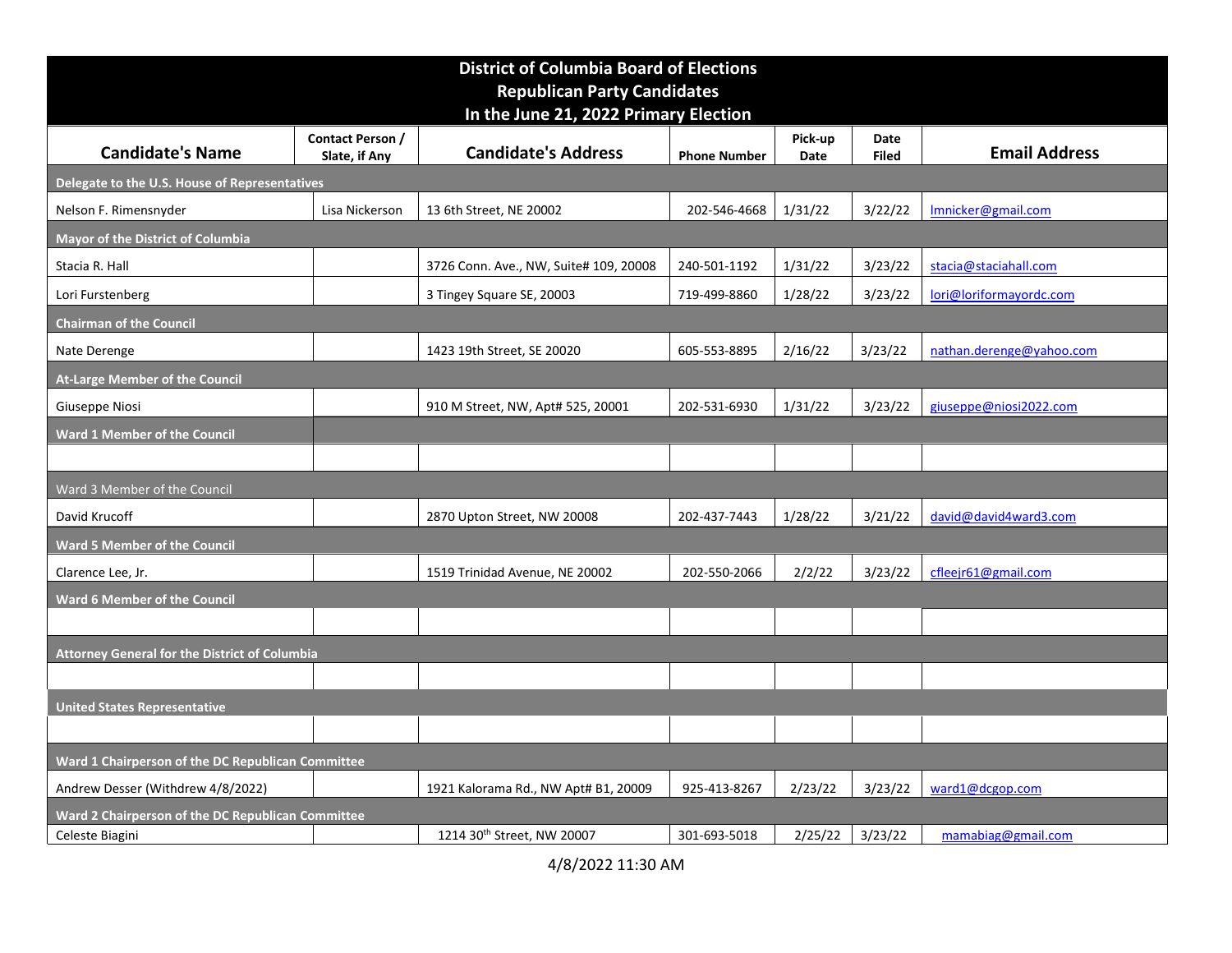| <b>Republican Party Candidates</b><br>In the June 21, 2022 Primary Election<br><b>Contact Person /</b><br>Pick-up<br>Date<br><b>Candidate's Address</b><br><b>Candidate's Name</b><br>Slate, if Any<br><b>Phone Number</b><br><b>Filed</b><br>Date<br>Ward 3 Chairperson of the DC Republican Committee<br>Ward 4 Chairperson of the DC Republican Committee<br>$2/3/22$ 3/23/22<br>5900 3rd Street, NE 20011<br>202-270-5811<br>Nicolle S.A. Lyon<br>Ward 5 Chairperson of the DC Republican Committee<br>Ward 6 Chairperson of the DC Republican Committee<br>Ward 7 Chairperson of the DC Republican Committee | Nicollesalyon@gmail.com<br>Ward 8 Chairperson of the DC Republican Committee<br>4/8/2022 11:30 AM |  | <b>District of Columbia Board of Elections</b> |  |                      |
|-------------------------------------------------------------------------------------------------------------------------------------------------------------------------------------------------------------------------------------------------------------------------------------------------------------------------------------------------------------------------------------------------------------------------------------------------------------------------------------------------------------------------------------------------------------------------------------------------------------------|---------------------------------------------------------------------------------------------------|--|------------------------------------------------|--|----------------------|
|                                                                                                                                                                                                                                                                                                                                                                                                                                                                                                                                                                                                                   |                                                                                                   |  |                                                |  | <b>Email Address</b> |
|                                                                                                                                                                                                                                                                                                                                                                                                                                                                                                                                                                                                                   |                                                                                                   |  |                                                |  |                      |
|                                                                                                                                                                                                                                                                                                                                                                                                                                                                                                                                                                                                                   |                                                                                                   |  |                                                |  |                      |
|                                                                                                                                                                                                                                                                                                                                                                                                                                                                                                                                                                                                                   |                                                                                                   |  |                                                |  |                      |
|                                                                                                                                                                                                                                                                                                                                                                                                                                                                                                                                                                                                                   |                                                                                                   |  |                                                |  |                      |
|                                                                                                                                                                                                                                                                                                                                                                                                                                                                                                                                                                                                                   |                                                                                                   |  |                                                |  |                      |
|                                                                                                                                                                                                                                                                                                                                                                                                                                                                                                                                                                                                                   |                                                                                                   |  |                                                |  |                      |
|                                                                                                                                                                                                                                                                                                                                                                                                                                                                                                                                                                                                                   |                                                                                                   |  |                                                |  |                      |
|                                                                                                                                                                                                                                                                                                                                                                                                                                                                                                                                                                                                                   |                                                                                                   |  |                                                |  |                      |
|                                                                                                                                                                                                                                                                                                                                                                                                                                                                                                                                                                                                                   |                                                                                                   |  |                                                |  |                      |
|                                                                                                                                                                                                                                                                                                                                                                                                                                                                                                                                                                                                                   |                                                                                                   |  |                                                |  |                      |
|                                                                                                                                                                                                                                                                                                                                                                                                                                                                                                                                                                                                                   |                                                                                                   |  |                                                |  |                      |
|                                                                                                                                                                                                                                                                                                                                                                                                                                                                                                                                                                                                                   |                                                                                                   |  |                                                |  |                      |
|                                                                                                                                                                                                                                                                                                                                                                                                                                                                                                                                                                                                                   |                                                                                                   |  |                                                |  |                      |
|                                                                                                                                                                                                                                                                                                                                                                                                                                                                                                                                                                                                                   |                                                                                                   |  |                                                |  |                      |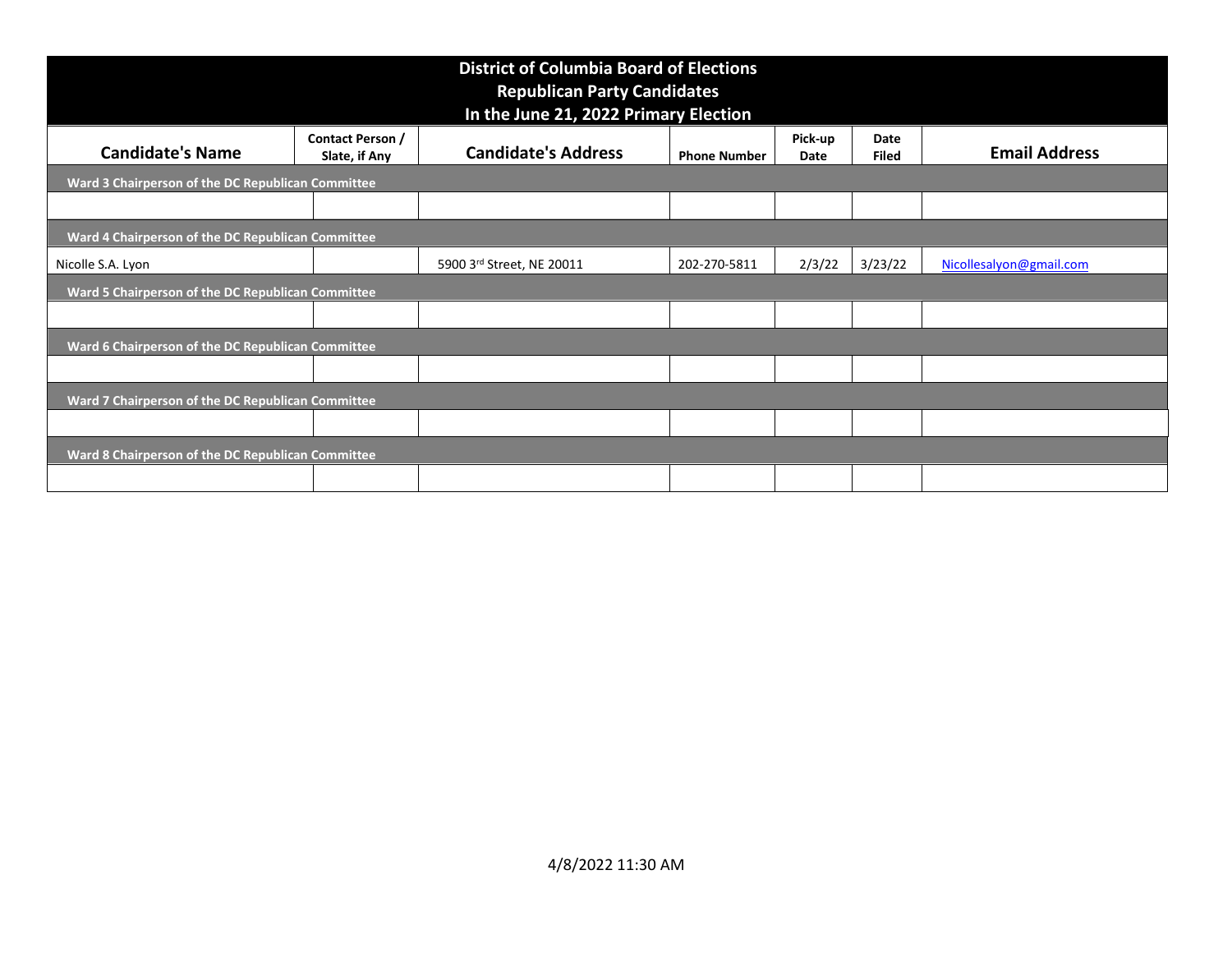| <b>District of Columbia Board of Elections</b><br><b>DC Statehood Green Party Candidates</b><br>In the June 21, 2022 Primary Election<br>Contact Person /<br>Pick-up<br>Date<br><b>Candidate's Name</b><br><b>Candidate's Address</b><br><b>Email Address</b><br>Slate, if Any<br><b>Phone Number</b><br><b>Filed</b><br>Date<br>Delegate to the U.S. House of Representatives<br>Mayor of the District of Columbia<br>1/31/22<br>3/23/22<br>correnbrownformayor@gmail.com<br>5885 Colorado Ave., NW 20011<br>301-928-3219<br>Corren Brown<br><b>Chairman of the Council</b><br>At-Large Member of the Council<br>Ward 1 Member of the Council<br><b>Ward 3 Member of the Council</b> |
|---------------------------------------------------------------------------------------------------------------------------------------------------------------------------------------------------------------------------------------------------------------------------------------------------------------------------------------------------------------------------------------------------------------------------------------------------------------------------------------------------------------------------------------------------------------------------------------------------------------------------------------------------------------------------------------|
|                                                                                                                                                                                                                                                                                                                                                                                                                                                                                                                                                                                                                                                                                       |
|                                                                                                                                                                                                                                                                                                                                                                                                                                                                                                                                                                                                                                                                                       |
|                                                                                                                                                                                                                                                                                                                                                                                                                                                                                                                                                                                                                                                                                       |
|                                                                                                                                                                                                                                                                                                                                                                                                                                                                                                                                                                                                                                                                                       |
|                                                                                                                                                                                                                                                                                                                                                                                                                                                                                                                                                                                                                                                                                       |
|                                                                                                                                                                                                                                                                                                                                                                                                                                                                                                                                                                                                                                                                                       |
|                                                                                                                                                                                                                                                                                                                                                                                                                                                                                                                                                                                                                                                                                       |
|                                                                                                                                                                                                                                                                                                                                                                                                                                                                                                                                                                                                                                                                                       |
| Ward 5 Member of the Council                                                                                                                                                                                                                                                                                                                                                                                                                                                                                                                                                                                                                                                          |
| <b>Ward 6 Member of the Council</b>                                                                                                                                                                                                                                                                                                                                                                                                                                                                                                                                                                                                                                                   |
| Attorney General for the District of Columbia                                                                                                                                                                                                                                                                                                                                                                                                                                                                                                                                                                                                                                         |
| <b>United States Representative</b>                                                                                                                                                                                                                                                                                                                                                                                                                                                                                                                                                                                                                                                   |
|                                                                                                                                                                                                                                                                                                                                                                                                                                                                                                                                                                                                                                                                                       |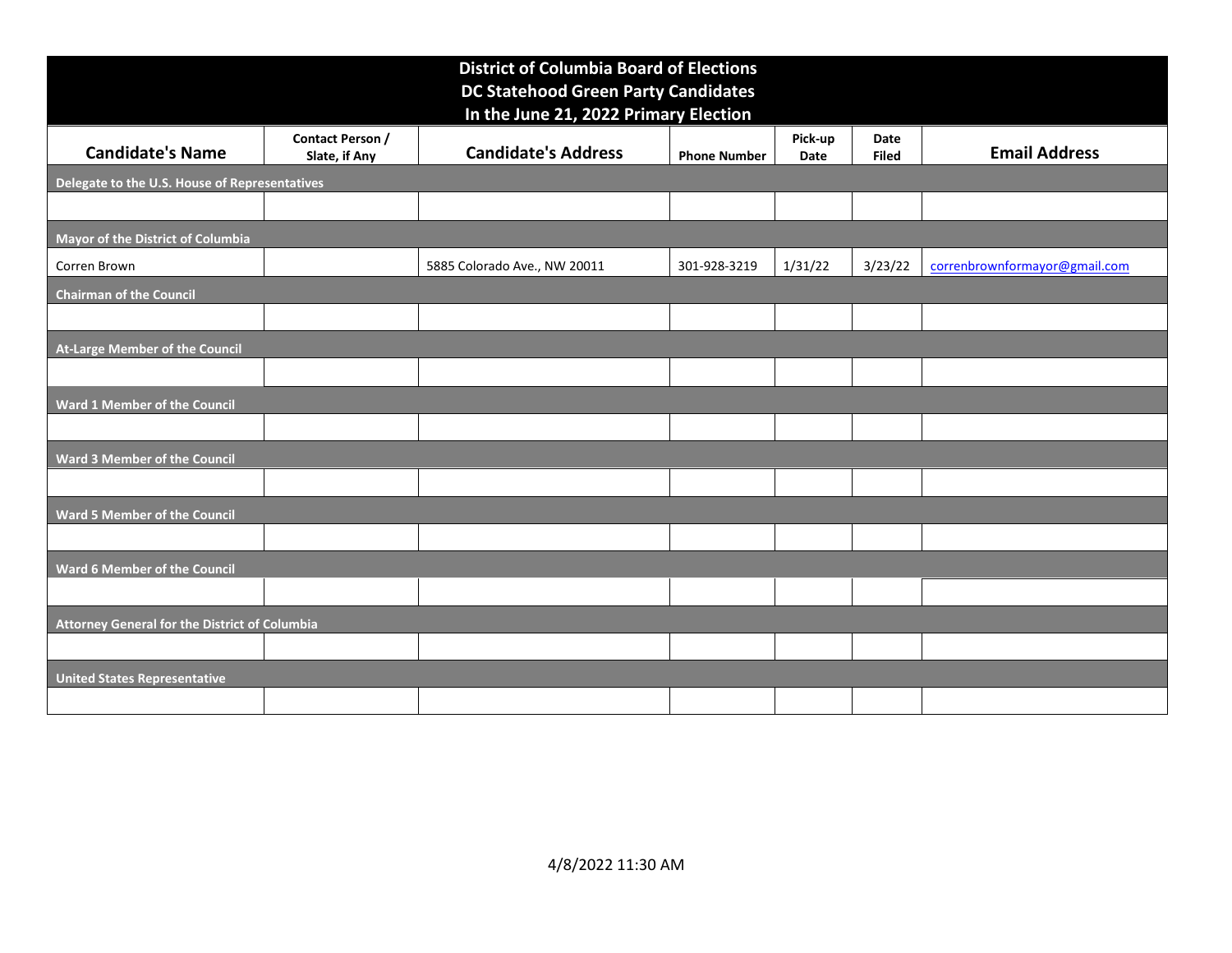|                                                                                                                  |                                          | <b>District of Columbia Board of Elections</b><br><b>Libertarian Party Candidates</b> |                       |                 |                      |                         |
|------------------------------------------------------------------------------------------------------------------|------------------------------------------|---------------------------------------------------------------------------------------|-----------------------|-----------------|----------------------|-------------------------|
| <b>Candidate's Name</b>                                                                                          | <b>Contact Person /</b><br>Slate, if Any | In the June 21, 2022 Primary Election<br><b>Candidate's Address</b>                   | <b>Phone Number</b>   | Pick-up<br>Date | Date<br><b>Filed</b> | <b>Email Address</b>    |
| Delegate to the U.S. House of Representatives<br><b>Bruce Majors</b><br><b>Mayor of the District of Columbia</b> |                                          | 1200 23rd Street, NW, Apt#711 20037                                                   | 202-704-6401 3/2/2022 |                 | 3/23/22              | brucemajorsdc@gmail.com |
| <b>Chairman of the Council</b>                                                                                   |                                          |                                                                                       |                       |                 |                      |                         |
| At-Large Member of the Council                                                                                   |                                          |                                                                                       |                       |                 |                      |                         |
|                                                                                                                  |                                          |                                                                                       |                       |                 |                      |                         |
| <b>Ward 1 Member of the Council</b>                                                                              |                                          |                                                                                       |                       |                 |                      |                         |
| Ward 3 Member of the Council                                                                                     |                                          |                                                                                       |                       |                 |                      |                         |
| Ward 5 Member of the Council                                                                                     |                                          |                                                                                       |                       |                 |                      |                         |
| Ward 6 Member of the Council                                                                                     |                                          |                                                                                       |                       |                 |                      |                         |
| Attorney General for the District of Columbia                                                                    |                                          |                                                                                       |                       |                 |                      |                         |
| <b>United States Representative</b>                                                                              |                                          |                                                                                       |                       |                 |                      |                         |
| Chair of the Libertarian Party of the District of Columbia<br><b>Bruce Majors</b>                                |                                          | 1200 23rd Street, NW, Apt#711 20037                                                   | 202-704-6401          | 3/2/2022        | 3/23/22              | brucemajorsdc@gmail.com |
| Vice Chair of the Libertarian Party of the District of Columbia                                                  |                                          |                                                                                       |                       |                 |                      |                         |
| Secretary of the Libertarian Party of the District of Columbia                                                   |                                          | 4/8/2022 11:30 AM                                                                     |                       |                 |                      |                         |
|                                                                                                                  |                                          |                                                                                       |                       |                 |                      |                         |
|                                                                                                                  |                                          |                                                                                       |                       |                 |                      |                         |